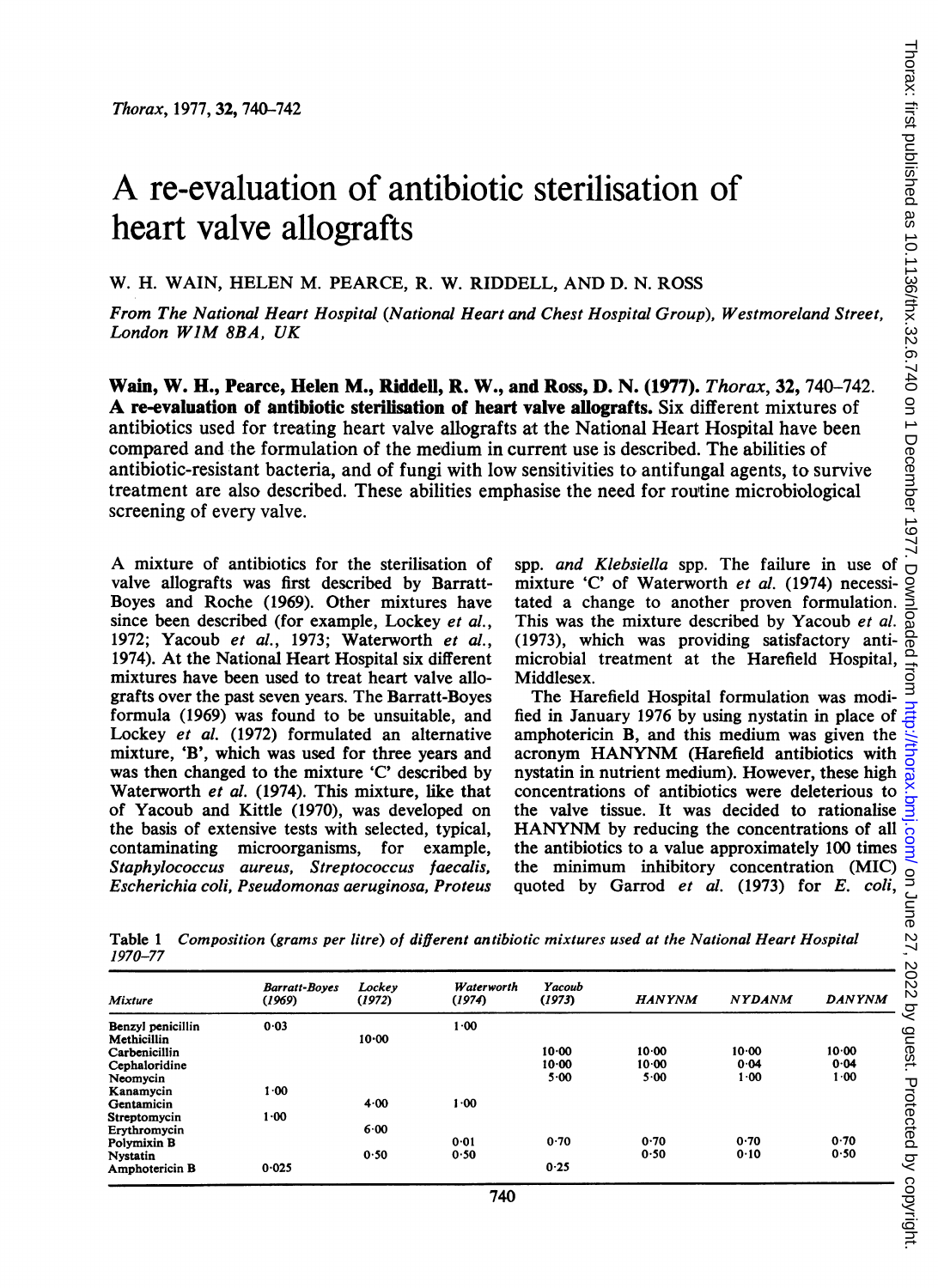Ps. aeruginosa, Staph. aureus, and Candida albicans. This weaker medium was given the acronym NYDANM (nystatin with dilute antibiotics in nutrient medium).

## Material and methods

Table <sup>1</sup> presents the formulation of the different antibiotic mixtures described above. In order to test the effectiveness of the dilute mixture, NYDANM, it was compared with HANYNM in parallel tests on contaminated tissues from 100 valves. In the routine microbiological screening of the valve three pieces of the aortic wall,  $10\times3$  mm, were trimmed from the prepared allograft valve and incubated for at least 24 hours at room temperature in 30 ml of the antibiotic medium, HANYNM or NYDANM. After <sup>24</sup> hours the three pieces of tissue were removed aseptically from each medium and allowed to drain. These pieces were cultured in glucose broth, Brewer's medium, and Sabouraud's broth, and subcultured on to appropriate solid media after three and six days. If no growth was detected in any of these cultures after nine days the treatment was regarded as effective.

## Results and discussion

Table 2 illustrates the effectiveness recorded for the different antibiotic mixtures during a six-year period. Lockey et al. (1972) have previously reported the results for the Barratt-Boyes (1969) mixture. Table 2 extends the results of solution 'B' (Lockey et al., 1972) from 1972 to 1974. The introduction in 1974 of mixture 'C' of Waterworth et al. (1974) unfortunately coincided with their recommended cessation of sterility testing. Therefore there were no results for the effectiveness of mixture 'C' until 1975, when the mixture failed in use. A total of <sup>196</sup> valves had been treated with mixture 'C' and of those at least 55 were contaminated.

At the National Heart Hospital the use of

Table 2 Effectiveness of different antibiotic mixtures

| Date<br>of use | Mixture              | No. of<br>valves<br>treated | Growing<br>fungi | Growing<br>bacteria |
|----------------|----------------------|-----------------------------|------------------|---------------------|
| 1970           | <b>Barratt-Boves</b> | 66                          | 8(12%)           | 23(35%)             |
| 1971           | Lockev               | 416                         | 10(2%)           | Ω                   |
| 1974           | Waterworth           | 196                         | 55 (28%)         | 55 (28%)            |
| 1975           | Yacoub               | 230                         | 35 (15%)         | 0                   |
| 1976           | <b>HANYNM</b>        | 233                         | 5 $(2%)$         | 0                   |
| 1976           | <b>NYDANM</b>        | 100                         | 13(13%)          | (2%)<br>2           |
| 1976           | <b>DANYNM</b>        | 150                         | 2 $(1%)$         | (2%)<br>3           |

amphotericin B (Yacoub et al., 1973) was not satisfactory in controlling fungal contamination, the incidence of which was 15% (Table 2). At the Harefield Hospital the valves are kept in the antibiotic mixture of Yacoub et al. (1973) for 24 hours and then transferred for subsequent storage to a nutrient medium containing nystatin (Yacoub, personal communication). The elective omission of this transfer step to nystatin was an obvious contributory factor to the 15% withdrawal rate presented in Table 2. HANYNM (Table 1) has proved satisfactory with the replacement of amphotericin B by nystatin (Table 2). Table 2 shows that although NYDANM was effective in controlling contaminating bacteria, the lower concentration of nystatin  $(0.1 \text{ g/l})$  in NYDANM was not effective in controlling fungal contamination. For this reason the medium was changed to DANYNM (dilute antibiotics with nystatin in nutrient medium) (Table 1), in which the high concentration of nystatin in HANYNM  $(0.5 \text{ g/l})$ was used. DANYNM is now in routine use at the National Heart Hospital for the treatment of heart valve allografts and has given only a 3% rate of withdrawal. This medium still has a high cytotoxic level of nystatin. The concentrations of the antibiotics have been reduced to a rational level, avoiding some cytotoxicity (eg, from cephaloridine). It is estimated that the change from HANYNM to DANYNM will save £1000 per annum in the treatment of 300 heart valves. This combination of antibiotics retains its antibacterial effectiveness during seven days' storage at  $+4$ °C.

The other important issue which was raised by the failure of the mixture described by Waterworth et al. (1974) was the absolute necessity for routine microbiological screening. Waterworth et al. (1974) correctly pointed out that such screening was misleading in view of the carry-over of antibiotics from the sterilising mixture to the bacteriological growth medium. However, the tests of Waterworth et al. (1974) detected organisms resistant to their mixture 'C' of antibiotics. Also, at the National Heart Hospital, strains of Pseudomonas spp resistant to both gentamicin and polymyxin were seen as cloudy growths in media containing valves treated with the same antibiotic mixture 'C'. Because of this resistant contamination many valves in the Waterworth et al. (1974) mixture 'C' were discarded (Table 2). The simultaneous occurrence of contaminating fungi in the Waterworth et al. (1974) mixture 'C' (Table 2) was surprising in view of the effectiveness of the same concentration of nystatin  $(0.5 \text{ g/l})$  in HANYNM. It is, of course, possible that one or